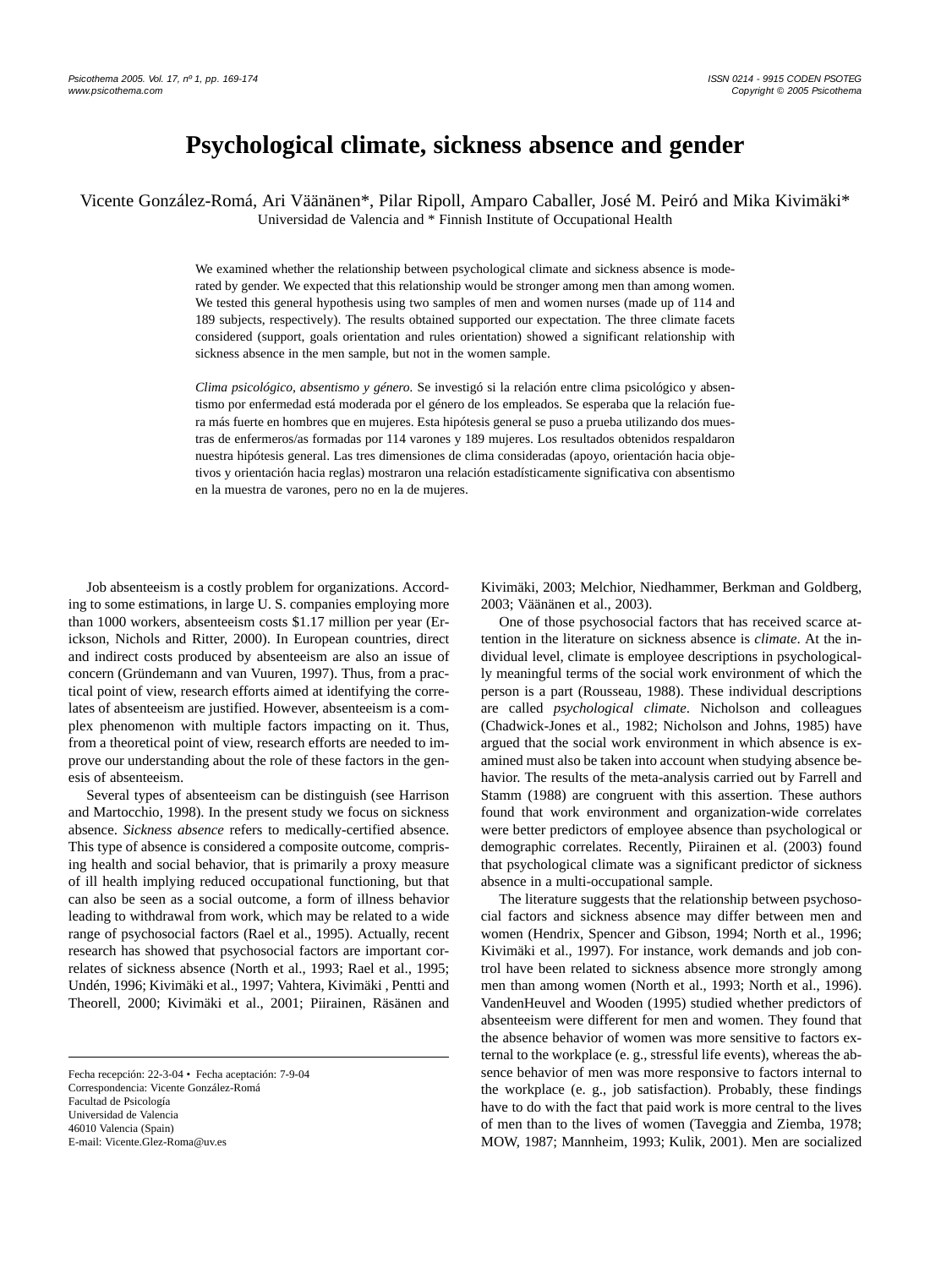to view paid work as very important to their self-identity (VandenHeuvel and Wooden, 1995). «Women are often involved in a variety of roles and are generally not socialized to view employment as a critical part of their identity; thus, they are less likely to view work as their central life interest» (VandenHeuvel and Wooden, 1995, p. 1.311).

As mentioned above, there is cumulated evidence suggesting that the relationship between psychosocial factors and sickness absence differs between men and women. Then, it makes sense to examine whether the relationship between psychological climate and sickness absence is moderated by gender. This is the aim of the present study. Taking into account the findings and ideas presented above, we expect that sickness absence behavior is more strongly related to perceptions of the work environment (that is, psychological climate) among men than among women.

## Method

## *Participants and procedure*

The sample used in the present study was composed of 303 nurses who worked in a Regional Public Health Service (RPHS). The participant nurses were randomly selected from the population of RPHS nurses. A professional interviewing agency approached each sampled nurse on his/her job and asked him/her to answer the questionnaire items.

Regarding gender, 62.4% were women. Female nurses showed an average age of 40.7 years (*SD*= 9.1) and an average job tenure of 7.8 years (*SD*= 6.8). Male nurses showed an average age of 43.1 (*SD*= 10.1) and an average job tenure of 8.8 years (*SD*= 7.8). The age difference observed between women and men nurses was statistically significant ( $t = -2.2$ ,  $p < 0.05$ ), but the difference between groups regarding job tenure was not statistically significant  $(t= -1.1, p>0.05)$ .

## *Measures*

*Psychological climate*. Respondents were asked to describe the climate of their work-unit by answering a 9-item scale which measures three important facets of climate (Payne and Phesey, 1971; Kopelman, Brief and Guzzo, 1990; Koys and DeCotiis, 1991; Boada, de Diego and Agulló, 2004): support (the extent to which there are kindly and supportive relationships among employees), rules orientation (the extent to which employees' behavior is regulated by formal rules and procedures), and goals orientation (the extent to which goals are clearly defined and their achievement is evaluated and stressed). Each climate facet was measured by means of three items answered using a 5-point Likert scale. Examples of these items are «In my work-unit, people show concern and support for work mates' personal problems» (support), «In my work-unit, the goals to be reached within a period of time are clearly defined» (goals orientation), and «In my work-unit, the compliance to rules and procedures is emphasized a lot» (rules orientation).

The polychoric correlation matrix for the 9 items was submitted to a Confirmatory Factor Analysis (CFA), in order to test the fit of the hypothesized 3-factor model. The Weighted Least Square (WLS) method of estimation as implemented in LISREL 8 (Jöreskog and Sörbom, 1993) was used. The results obtained ( $\chi^2$ = 78.6, df= 24, *p*<0.01; RMSEA= 0.08; AGFI= .93; CFI= 0.93; NN-FI= 0.90) showed an acceptable fit for the model. The 3-factor model's fit was compared with the fit of a 1-factor model ( $\chi^2$ =

183.7, df= 27, *p*<0.01; RMSEA= 0.14; AGFI= 0.86; CFI= 0.80; NNFI= 0.74). The difference between chi-square values ( $\chi^2$ = 105.1, df = 3,  $p$ <0.01) revealed that the 3-factor model yielded a better fit. Cronbach's alphas for the three climate subscales were: Support: 0.83 and 0.84 for the women and men samples, respectively; Goals Orientation: 0.77 for both samples, and Rules Orientation: 0.63 and 0.60, respectively.

*Sickness absence*. Sickness absence frequency (i.e. the number of sickness absence episodes during the previous 18 months preceding the interview) was chosen as an indicator of sickness absence. Absence frequency measures are more stable than time lost measures (Hammer and Landau, 1981; Zaccaro, Craig and Quinn, 1991). In hospital settings, the majority of all recorded absences tend to be short-term absences (Hackett, Bycio and Guion, 1989; Gellatly, 1995). Moreover, it has been shown that hospital employees tend to exhibit low rates of time lost, but moderate levels of absence frequency (Chadwick-Jones et al., 1982). According to the existing legal regulations, only sickness absences longer than 2 days were registered into the RPHS personnel files, and they include employees' inability to attend work due to common illness, work-related illness, work accidents, and maternity. Under the corresponding law, all absences have to be certified by the employee's family physician, and the workers are fully compensated financially for their absence at work. Maternity leaves were excluded from the study analysis.

Because the distribution of absenteeism measures is truncated, the absence frequency measure showed high levels of kurtosis (greater than 5) and skewness (greater than 2) in the men sample (5.3 and 2.3, respectively) and in the women sample (5.6 and 2.1, respectively). This problem was tackled by applying the following transformation: ln (absence episodes  $+ 1$ ). Once this transformation was implemented, the levels of kurtosis and skewness in the sample of men  $(0.9 \text{ and } 1.5, \text{ respectively})$  and in the sample of women (0 and 1.0) were acceptable (Aiken and West, 1991).

#### *Analysis*

To test the hypothesis that the relationship between psychological climate and sickness absence is moderated by gender, a modelcomparison approach was implemented using LISREL 8 (Jöreskog and Sörbom, 1993). The fit of a regression model with latent variables that imposes invariance restrictions across gender groups on the parameters estimating the influence of support, goals orientation and rules orientation on sickness absence (Model A) was compared to the fit of a model in which those parameters were freely and simultaneously estimated in both groups of women and men nurses (Model B). Model A neglects that the aforementioned relationship is moderated by gender, whereas Model B assumes that gender moderates it. Model A is nested within Model B. The difference between the chi-square fit statistics of two nested models can be used to compare the fit of the nested models. This difference is distributed as a chi-square statistic with degrees of freedom equal to the difference between the degrees of freedom of each model.

Taking into account that previous research has shown that age is significantly related to absenteeism (Gellatly, 1995; Kivimäki et al., 1997; Kivimäki et al., 2001), age was included in both regression models as a control variable. Previous studies have reported that the age-absenteeism relationship varies across gender (Hackett, 1990; VandenHeuvel and Wooden, 1995). Therefore, we did not impose any constraints across samples on the coefficient estimating this relationship. Moreover, considering that some authors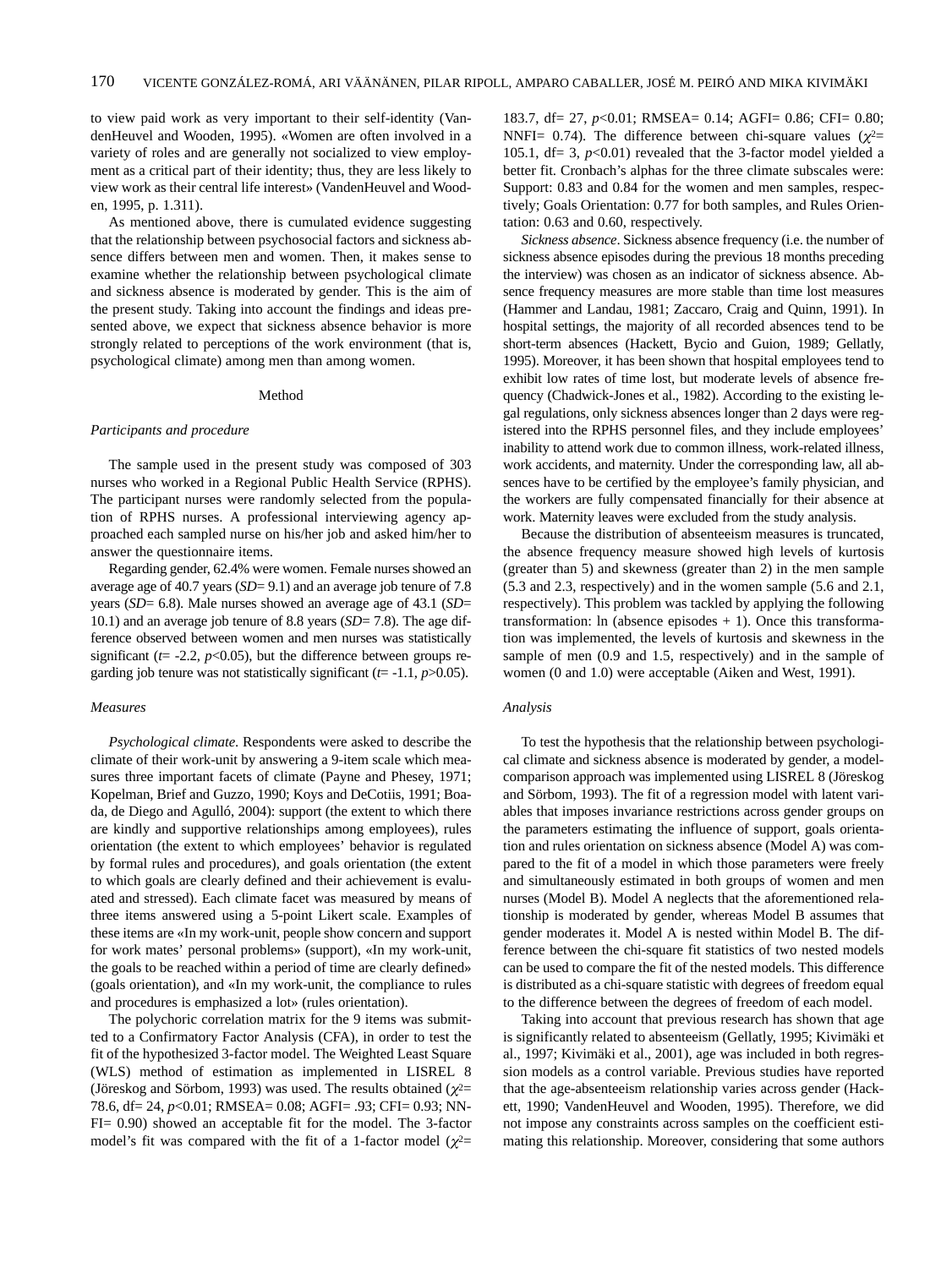have found a curvilinear U-shaped relationship between age and absenteeism (Allen, 1984; Leigh, 1991; VandenHeuvel and Wooden, 1995), before estimating the regression models we tested whether the age-absenteeism relationship fitted a curvilinear relationship in the study samples. By means of hierarchical multiple regression, we found in both samples that the inclusion of an agesquared variable into the regression model did not improve the proportion of variance of absenteeism explained by age. Therefore, only respondents' age (and not age squared) was included into both regressions models (A and B) as a control variable.

In both regression models (A and B), the correlations between age and the three climate facets were fixed to zero because there are no theoretical reasons to expect significant correlations between them. These restrictions make it possible for model B to be a non-saturated model.

ence between the chi-square statistics of both models was statistically significant ( $\chi^2$ = 16.6, df = 4, *p*<0.01), indicating that Model B fitted the data significantly better that Model A. Consequently, the invariance constraints could not be maintained, and this meant that, as we expected, the relationship between the three facets of psychological climate considered and sickness absence was moderated by gender.

The parameter estimates provided by Model B are displayed in Table 2. In the men sample, the three climate facets showed a statistically significant relationship with sickness absence. The coefficients estimating the relationship between sickness absence and support and rules orientation were positive (0.58 and 0.53, respectively), whereas the coefficient estimating the relationship between sickness absence and goals orientation was negative (-0.67). In the women sample, no climate facet showed a significant relationship with sickness absence.

| Table 1<br>Descriptive statistics and correlations among the study variables |                   |                 |                                   |                   |                          |                   |         |
|------------------------------------------------------------------------------|-------------------|-----------------|-----------------------------------|-------------------|--------------------------|-------------------|---------|
| <b>Variables</b>                                                             | Mean <sup>a</sup> | SD <sup>a</sup> | Pearson Correlations <sup>b</sup> |                   |                          |                   |         |
|                                                                              |                   |                 | $\mathbf{1}$                      | $\boldsymbol{2}$  | $\mathbf{3}$             | 4                 | 5       |
| 1. Age                                                                       | 40.69<br>43.15    | 9.13<br>10.06   | $\overline{\phantom{a}}$          | .09               | 08<br>$\cdot$            | .06               | $.21**$ |
| 2. Support                                                                   | 4.04<br>4.04      | 0.94<br>0.85    | .13                               | $\qquad \qquad -$ | $.59**$                  | .13               | $-14$   |
| 3. Goals                                                                     | 3.41<br>3.54      | 1.02<br>0.97    | $.19*$                            | $.47**$           | $\overline{\phantom{0}}$ | $.21**$           | $-.07$  |
| 4. Rules                                                                     | 3.48<br>3.18      | 0.97<br>0.93    | $.21*$                            | .01               | $.28**$                  | $\qquad \qquad -$ | .02     |
| 5. Sickness absence                                                          | 0.36<br>0.28      | 0.49<br>0.47    | .16                               | $.18^{#}$         | $-.09$                   | $.21*$            |         |

*Note*: <sup>a</sup> Within each cell, the upper number is for the women nurses sample, the lower number is for the men nurses sample. <sup>b</sup> The correlations above the diagonal are for the women nurses sample, the correlations below the diagonal are for the men nurses sample. \*\* $p<01$ ; \* $p<05$ ; # $p<06$ ; two-tailed tests.

We used one indicator per latent variable. Information regarding the reliability of the indicators of the climate latent variables was incorporated into the models by assigning the fixed value of one minus the reliability estimate times the variance of the variable to the corresponding parameters estimating measurement error. It was assumed that age and absenteeism were measured without error. The input matrix for the analysis was the variables' covariance matrix in each sample.

## Results

Descriptive statistics and correlation coefficients among the study variables are shown in Table 1. In the women sample, sickness absence was only related to age  $(r = .21, p < .01)$ . In the men sample, sickness absence was only related to the climate facets of support ( $r = .18$ ,  $p < .06$ ) and rules orientation ( $r = .21$ ,  $p < .05$ ).

The goodness-of-fit indices obtained for Model A, the model imposing invariance restrictions on regression coefficients ( $\chi^2$  = 26.3, df= 10, *p*<0.01; RMSEA= 0.081; NNFI= 0.78; CFI= 0.89), indicated an inadequate fit to data. However, Model B, the model that did not impose any invariance restrictions, yielded a good fit to data ( $\chi^2$ = 9.7, df= 6, *p*>0.05; RMSEA= 0.047; NNFI= 0.92; CFI= 0.97). The differ-

| Table 2<br>Model B standardized regression coefficients estimating the relationship<br>between age, psychological climate facets and sickness absence |                                |  |  |
|-------------------------------------------------------------------------------------------------------------------------------------------------------|--------------------------------|--|--|
| <b>Predictors</b>                                                                                                                                     | <b>Regression coefficients</b> |  |  |
| Age                                                                                                                                                   | $.24**$                        |  |  |
|                                                                                                                                                       | .10                            |  |  |
| Support                                                                                                                                               | $-.23$                         |  |  |
|                                                                                                                                                       | $.58**$                        |  |  |
| Goals orientation                                                                                                                                     | .07                            |  |  |
|                                                                                                                                                       | $-67**$                        |  |  |
| Rules orientation                                                                                                                                     | .03                            |  |  |
|                                                                                                                                                       | $.53**$                        |  |  |
| $R^2$                                                                                                                                                 | .08                            |  |  |
|                                                                                                                                                       | .35                            |  |  |

*Note*: Predicted variable: sickness absence. Within each cell, the upper entry is for the women nurses sample, the lower entry is for the men nurses sample. The estimates presented are those provided by the common metric completely standardized LISREL solution. \*\* *p*<0.01.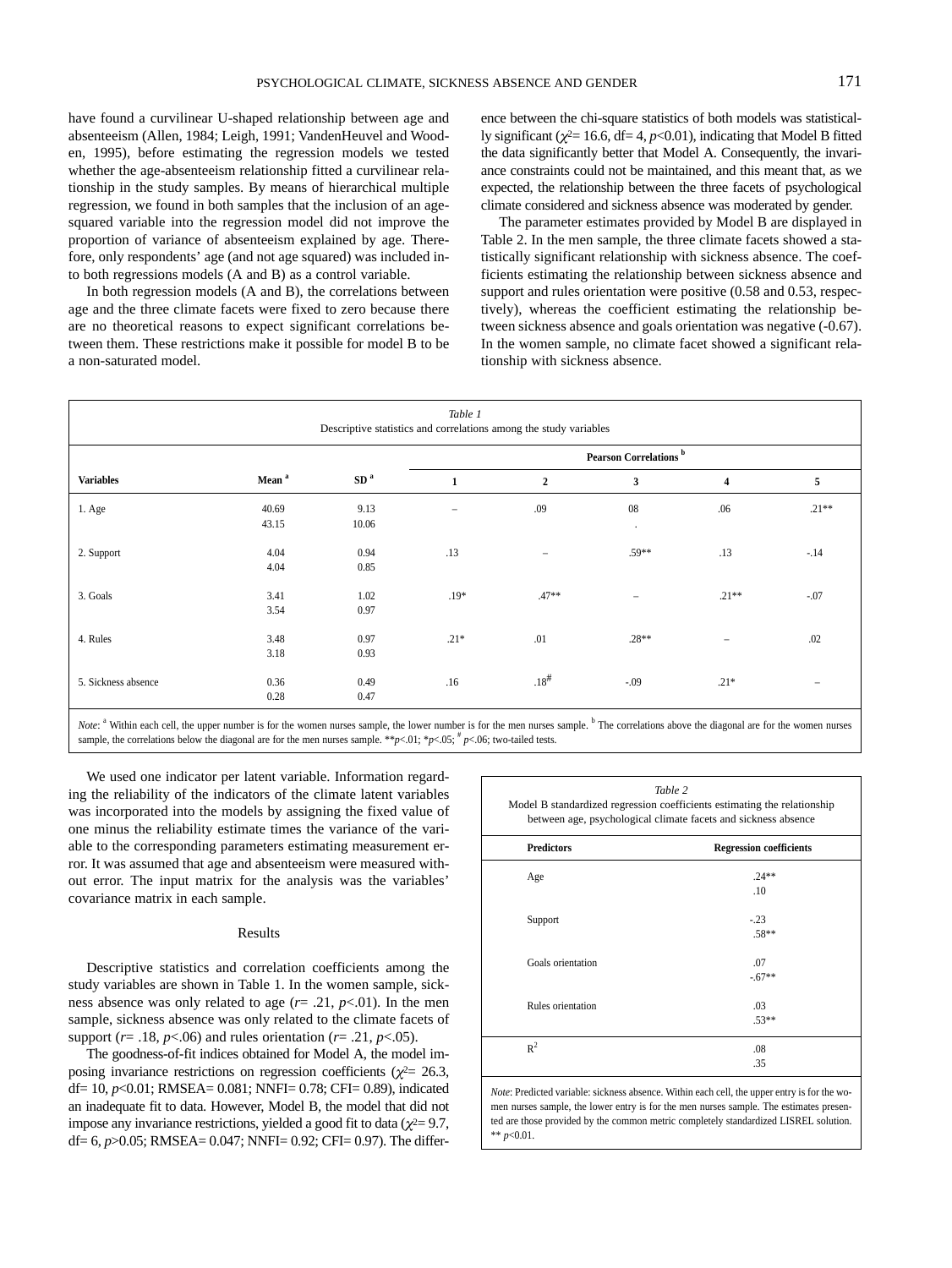Age showed a different relationship pattern across gender. In the men sample, the coefficient estimating the relationship between age and absenteeism was not statistically significant. In the women sample, the relationship was significant and positive (0.24). Finally, the proportion of variance of sickness absence explained by Model B in both samples was quite different: 0.35 in the men sample, and 0.08 in the women sample.

## Discussion

The aim of the present study was to examine whether the relationship between psychological climate and sickness absence is moderated by gender in a sample of nurses. We expected that sickness absence behavior was more strongly related to psychological climate among men nurses than among women nurses. The results obtained supported our expectation. The three climate facets considered (support, goals orientation and rules orientation) showed a significant relationship with sickness absence in the men sample, but not in the women sample.

The results obtained in the present study and those reported by other researchers (North et al., 1993; Rael et al., 1995; Undén, 1996; Kivimäki et al., 1997; Kivimäki et al., 2001; Piirainen, Räsänen and Kivimäki, 2003) support the idea of Rael and colleagues (1995) that sickness absence is a composite outcome, not only depending on ill health, but on psychosocial factors as well.

Our results suggest that men nurses' sickness absence behavior is more responsive than women nurses' sickness absence behavior to variations in perceptions of their social work environments. These results are congruent with the idea that the absence behavior of men is more responsive to factors internal to the workplace, whereas it seems that the absence behavior of women would be more sensitive to factors external to the workplace (e.g., stressful life events) (VandenHeuvel and Wooden, 1995). These differences may be rooted in the differences observed in work centrality across gender: paid work is more central to the lives of men than to the lives of women (Taveggia and Ziemba, 1978; MOW, 1987; Mannheim, 1993; Kulik, 2001). And differences in work centrality seem to be based on distinct socialization processes and the fact that women are more involved than men in a variety of roles outside work organizations (VandenHeuvel & Wooden, 1995; Gjerdingen et al., 2000).

Focusing on the relationships found in the men sample, it is interesting to pay some attention to the positive relationship found between the climate facet of support and sickness absence. Previous research has yielded contradictory results on this relationship. Undén (1994) found a negative relationship between social support at work and self-reported sickness absence. Rael et al. (1995), using objective absence data, found a positive relationship between emotional support from the closest person (generally, the spouse/cohabitee) and sickness absence. Finally, Kivimäki et al. (1997), using objective absence data as well, found that social support, measured as the number of important others from each of a number of social role domains, did not relate to sickness absences either in men or in women. The differences among the measures of support and sickness absence used may partially account for the distinct results reported by the cited studies. Our results coincide with those reported by Rael et al (1995). The positive relationship that we found between the climate facet of support and sickness absence suggests that a supportive work environment may increase self-esteem and sense of control, facilitating employees taking time off as a way of coping with illness (Rael et al., 1995). A supportive work environment may also act as a facilitating mechanism leading employees to take time off work when they are sick because they know that their work mates will understand and will fill in for them as necessary. Future research should address this relationship, which has yielded mixed results up until now.

The negative relationship found between goals orientation and sickness absence suggests that a work environment in which goals are clearly defined and their achievement is evaluated and stressed, encourages men nurses to attend work. On the contrary, the negative relationship found between rules orientation and sickness absence suggests that a work environment in which employees' behavior is highly regulated by formal rules and procedures, «pushes out» men nurses from work. These relationships may be important when men nurses are sick, but not unable to attend work, and they have to make a decision about attending work. A work environment perceived as high in goals orientation may act as a «pulling» factor stimulating work attendance, because the achievement of men nurses' work goals requires presence at the job. A work environment perceived as high in rules orientation may act as a «pushing» factor stimulating absence from work, because it constrains men nurses' autonomy and professional development (Adler and Borys, 1996), decreasing their psychological well-being.

Age was included in our analysis as a control variable. Previous research has provided inconsistent results as to the relationship between age and absenteeism (see VandenHeuvel and Wooden, 1995). Probably, part of these inconsistencies have to do with the measure of absenteeism used. Short-term absence has been negatively correlated with age, whereas long-term absence has been positively associated with age (Kivimäki et al., 1997). Taking into account that some authors have reported that the age-absenteeism relationship varies across gender (Hackett, 1990; VandenHeuvel and Wooden, 1995), we did not impose any restrictions across gender on the parameter estimating the aforementioned relationship. We found that the parameter estimating the age-sickness absence relationship is positive in both samples, but it reaches statistical significance only in the women nurse sample. Kivimäki et al. (2001) found a positive relationship between age and long-term sickness absence spells (>3 days) in a sample of nurses in which 96.5% were women. They also found this positive relationship in two samples of men and women physicians. A possible explanation for the positive relationship between age and long-term absences is that as age increases, employees are more vulnerable to illness and fatigue. As stated before, we only found this relationship in our women sample. Gjerdingen et al. (2000) reported that women's total workloads (including workload, household tasks and childcare) are greater that those of men. Because of these differences, it is possible that, as age increases, women become more responsive to fatigue due to total workloads than men do. This could explain the differences across gender observed here in the age-sickness absence relationship.

Our findings have important implications for future research. First, the differences observed in the psychological climate-sickness absence relationship across gender highlight the importance of analyzing samples of men and women separately when studying the relationship between sickness absence and its hypothetical psychosocial correlates. Otherwise, the analysis of pooled data could impede uncovering the important differences existing across gender (see VandenHeuvel and Wooden, 1995). Second, in our men nurses sample, the three facets of psychological climate ac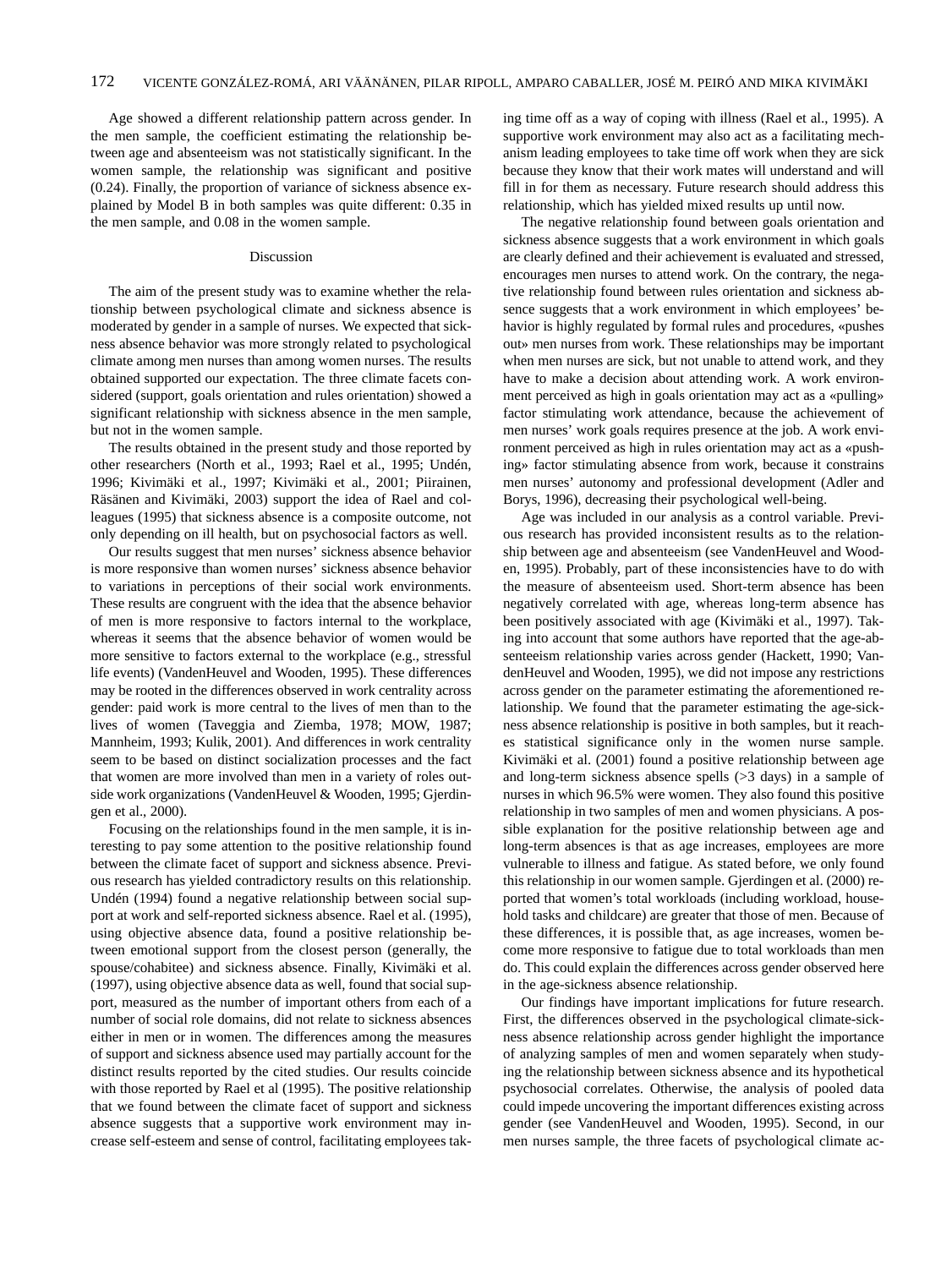count for about one third of the variance of sickness absence. Taking into account that we did not use a self-report measure of sickness absence, which precludes common method variance as a factor contributing to this result, we can state that the proportion of explained variance is notably high. This emphasizes the importance of men nurses' perceptions of their social work environment in explaining sickness absence, and renders support to Nicholson and colleagues' idea that the social work environment in which absence is examined must be taken into account when studying absence behavior (Chadwick-Jones et al., 1982; Nicholson and Johns, 1985).

Our study has important practical implications. RPHS managers should regard psychological climate as an important factor influencing men nurses' sickness absence. Previous studies have shown that managers play a key role in modeling employees' climate perceptions (e.g., Kozlowski and Doherty, 1989). Managers may serve as interpretative filters of relevant work events, features and processes (Weick, 1995). Thus, they should realize that influencing psychological climate may be a way to prevent and reduce men nurses' sickness absence.

The present study has a number of limitations. First, its crosssectional nature precludes any sound conclusion about the causality among the studied variables and suggests that the results obtained should be interpreted with caution. Second, instead of a convenience sample, we have used a random sample of nurses, and this is a positive point of the present research. However, we can only, although with confidence, generalize the observed relationships to the population of RPHS nurses. Future studies should investigate the psychological climate-sickness absence relationship in distinct occupational samples. And third, we could only study absences longer than 2 days, because these are the only absences that are registered into the RPHS personnel files. Other studies should test whether the observed relationships appear when shorter absence spells are used.

## References

- Adler, P.S. and Borys, B. (1996). Two types of bureaucracy: enabling and coercive. *Administrative Science Quarterly, 41,* 61-89.
- Aiken, L.S. and West, S.G. (1991). *Multiple regression: testing and interpreting interactions*. Newbury Park, CA: Sage.
- Allen, S.G. (1984). Trade unions, absenteeism and exit voice. *Industrial and Labor Relations Review, 37,* 331-345.
- Boada, J., de Diego, R. and Agulló, E. (2004). El burnout y las manifestaciones psicosomáticas como consecuentes del clima organizacional y de la motivación laboral [Burnout and psychosomatic symptoms as consequences of organizational climate and work motivation]. *Psicothema, 16,* 125-131.
- Chadwick-Jones, J.K., Nicholson, N. and Brown, C. (1982)*. Social psychology of absenteeism*. New York: Praeger.
- Erickson, R.J., Nichols, L. and Ritter, C. (2000). Family influences on absenteeism: testing an expanded process model. *Journal of Vocational Psychology, 57*, 246-272.
- Farrell, D. and Stamm, C.L. (1988). Meta-analysis of correlates of employee absence. *Human Relations, 41*, 211-227.
- Gellatly, I.R. (1995). Individual and group determinants of employee absenteeism: test of a causal model. *Journal of Organizational Behavior, 16,* 469-485.
- Gjerdingen, D., McGovern, P., Bekker, M., Lundberg, U. and Willemsen, T. (2000). Women's work roles and their impact on health, well-being and career: comparisons between the United States, Sweden and the Netherlands. *Women & Health, 31,* 1-20.
- Gründemann, R.W.M. and van Vuuren, C.V. (1997). *Preventing absenteeism at the workplace*. Dublin: European Foundation for the Improvement of Living and Working Condition.
- Hackett, R.D. (1990). Age, tenure and employee absenteeism. *Human Relations, 43,* 601-619.
- Hackett, R.D., Bycio, P. and Guion, R.M. (1989). Absenteeism among hospital nurses: an idiographic-longitudinal analysis. *Academy of Management Journal, 32,* 424-453.
- Hammer, T.H. and Landau, J. (1981). Methodological issues in the use of absence data. *Journal of Applied Psychology, 66,* 574-581.
- Harrison, D.A. and Martocchio, J.J. (1998). Time for absenteeism: a 20 year review of origins, offshoots and outcomes. *Journal of Management, 24,* 305-350.
- Hendrix, W.H., Spencer, B.A. and Gibson, G.H. (1994). Organizational and extraorganizational factors affecting stress, employee well-being and absenteeism for males and females. *Journal of Business Psychology, 9,* 103-128.
- Jöreskog, K.G. and Sörbom, D. (1993). *LISREL 8: User's Reference Guide.* Chicago, Ill: Scientific Software International.
- Kivimäki, M., Vahtera, J., Thomson, L., Griffiths, A., Cox, T. and Penti, J. (1997). Psychosocial factors predicting employee sickness absence during economic decline. *Journal of Applied Psychology, 82,* 858-872.
- Kivimäki, M., Sutinen, R., Elovainio, M., Vahtera, J., Räsänen, K., Töyry, S., Ferrie, J.E. and Firth-Cozens, J. (2001). Sickness absence in hospital physicians: 2 year follow up study on determinants. *Occupational & Environmental Medicine, 58,* 361-366
- Kopelman, R.E., Brief, A.P. and Guzzo, R.A. (1990). The role of climate and culture in productivity. In B. Schneider (Ed.): *Organizational climate and culture* (pp. 282-318). San Francisco: Jossey-Bass.
- Koys, D.J. and DeCotiis, T.A. (1991). Inductive measures of psychological climate. *Human Relations, 44,* 265-285.
- Kozlowski, S.W.J. and Doherty, M.L. (1989). Integration of climate and leadership: examination of a neglected issue. *Journal of Applied Psychology, 74,* 546-553.
- Kulik, L. (2001). Impact of length of unemployment and age on jobless men and women: a comparative analysis. *Journal of Employment and Counseling, 38*, 15-27.
- Leigh, J.P. (1991). Employee and job attributes as predictors of absenteeism in a national sample of workers: the importance of health and dangerous working conditions. *Social Science and Medicine, 33,* 127- 137.
- Mannheim, B. (1993). Gender and the effects of demographics, status and work values on work centrality. *Work and Occupations, 20*, 3-20.
- Melchior, M., Niedhammer, I., Berkman, L.F. and Goldberg, M. (2003). Do psychosocial work factors and social relations exert independent effects on sickness absence? A six year prospective study of the GA-ZEL cohort. *Journal of Epidemiology and Community Health, 57,* 285-293.
- MOW International Research Team (1987). *The meaning of working*. London. Academic Press.
- Nicholson, N. and Johns, G. (1985). The absence culture and the psychological contract: who's in control of absence? *Academy of Management Review, 10*, 397-407.
- North, F., Syme, S.L., Feeney, A., Head, J., Shipley, M.J. and Marmot, M.G. (1993). Explaining socioeconomic differences in sickness absence: the Whitehall II study. *British Medical Journal, 306,* 361-366.
- North, F., Syme, S.L., Feeney, A., Head, J., Shipley, M.J. and Marinot, M.G. (1996). Psychosocial work environment and and sickness absence among British civil servants: the Whitehall II study. *American Journal of Public Health, 86, 332-340.*
- Payne, R.L. and Phesey, D.C. (1971). G.G. Stern's organizational climate index: a reconceptualization and application to business organizations. *Organizational behavior and Human Performance, 6,* 77-78.